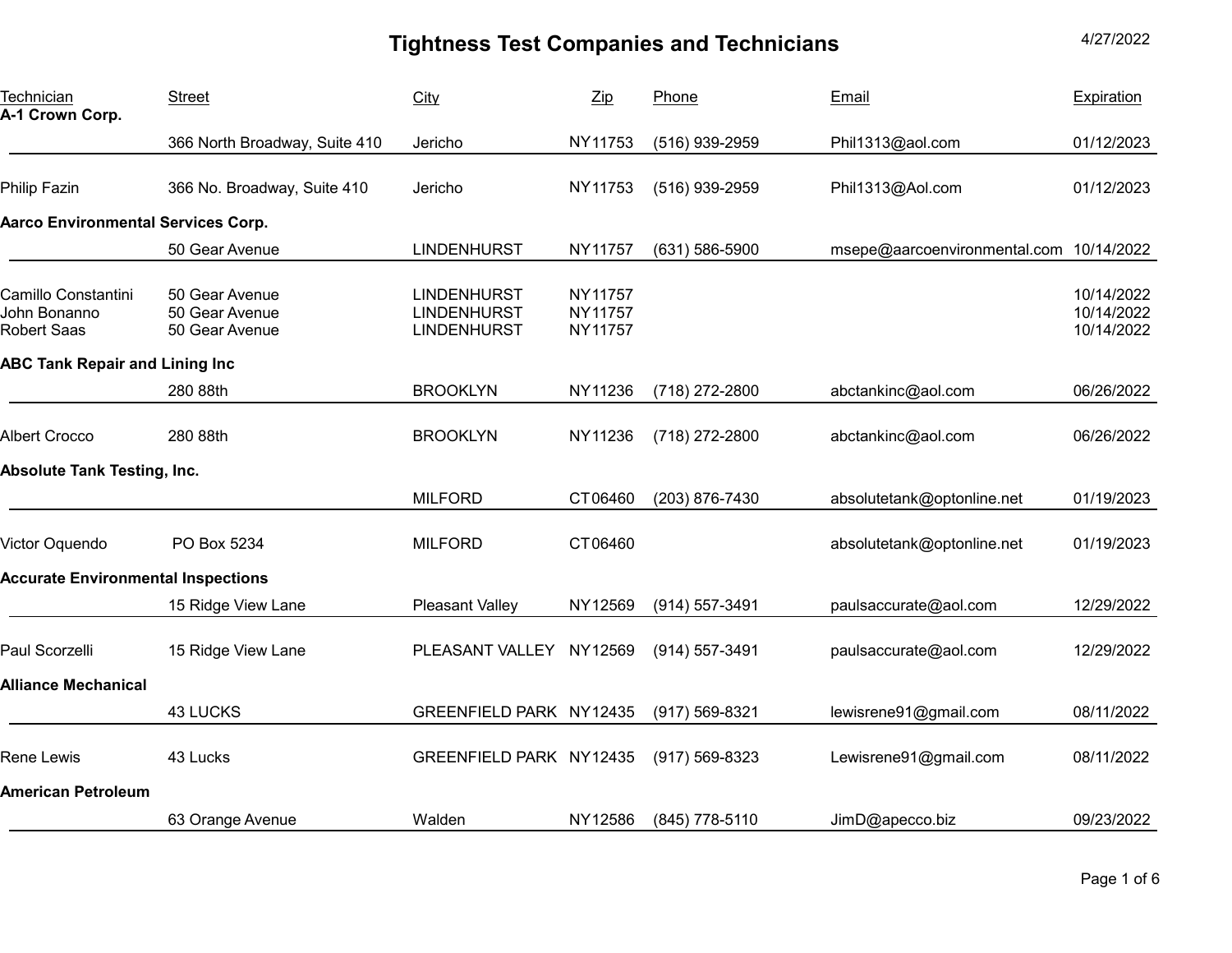Technician Eric Dietz Lewis MacBrien Street 63 Orange 63 Orange Avenue City WALDEN WALDEN Zip NY12586 NY12586 Phone (845) 778-5110 Email jimd@apecco.biz Expiration 09/23/2022 09/23/2022 **Comprehensive Compliance Managemen**  25 West State Street GRANBY MA01033 (413) 467-1124 tpresnal@compliancemgmt.com 11/22/2022 Tom Presnal 25 West State Street GRANBY MA01033 (413) 467-1124 [tpresnal@compliancemgmt.com](mailto:tpresnal@compliancemgmt.com) 11/22/2022 Norbert Kaniewski 25 West State Street GRANBY MA01033 (413) 467-1124 [tpresnal@compliancemgmt.com](mailto:tpresnal@compliancemgmt.com) 11/22/2022 Michael Gold 25 West State GRANBY MA01033 11/22/2022 **Crompco Corporation**  1815 Gallagher Road Plymouth Meeting PA 19462 (610) 276-5914 [ed.kubinsky@crompco.com](mailto:ed.kubinsky@crompco.com) 08/23/2022 Michael Diguglielmo 1815 Gallagher Road Plymouth Meeting PA 19462 (610) 278-7203 08/23/2022 John Hinkle 1815 Gallagher Plymouth Meeting PA 19462 (610) 278-7203 08/23/2022 Raymond Yoder 1815 Gallagher Road Plymouth Meeting PA 19462 (610) 278-7203 08/23/2022 Nicholas Cavalier 1815 Gallagher Road Plymouth Meeting PA 19462 (610) 278-7203 08/23/2022 James Uhler 1815 Gallagher Road Plymouth Meeting PA 19462 (610) 278-7203 08/23/2022 Casey Schumacher 1815 Gallagher Road PLYMOUTH MEETINGPA 19462 (610) 276-5914 08/23/2022 Thomas Brugger 1815 Gallagher Road Plymouth Meeting PA 19462 (610) 278-7203 08/23/2022 Robert dolan 1815 Gallagher Road Plymouth Meeting PA 19462 (610) 278-7203 08/23/2022 Airam Ortiz 1815 Gallagher Rd Plymouth Meeting PA 19462 (610) 278-7203 08/23/2022 Mike Dellatore 1815 Gallagher PLYMOUTH MEETIN(PA 19462 (610) 276-5914 ed.kubinsky@crompco.com 08/23/2022 Jorge Dejesus 1815 Gallagher Plymouth Meeting PA 19462 (610) 276-5914 ed.kubinsky@crompco.com 08/23/2022 Kyle Bates 1815 Gallagher Road PLYMOUTH MEETIN( PA 19462 08/23/2022 Robert Fehr Jr. 1815 Gallagher North Hart PLYMOUTH MEETINGPA 19462 North 1998 1999 1999 2002 1999 1999 1999 20 **East Coast Mechanical Corp.**  340 Jackson BRONX NY10454 (718) 402-5107 ntomasetti@eastcoastpetro.com 01/22/2023 Marlon Joseph 340 Jackson BRONX NY10454 (718) 402-5107 01/22/2023 **Eco Logic Environmental Testing, Inc.**  Sparta NJ 07871 (877) 729-8265 [contact@ecologictesting.com](mailto:contact@ecologictesting.com) 12/20/2022 Marc Ricciardi P.O. Box 1024 SPARTA NJ 07871 (877) 729-8265 brian@ecologictesting.com 12/20/2022

**Elite Environmental Tank Testing Service**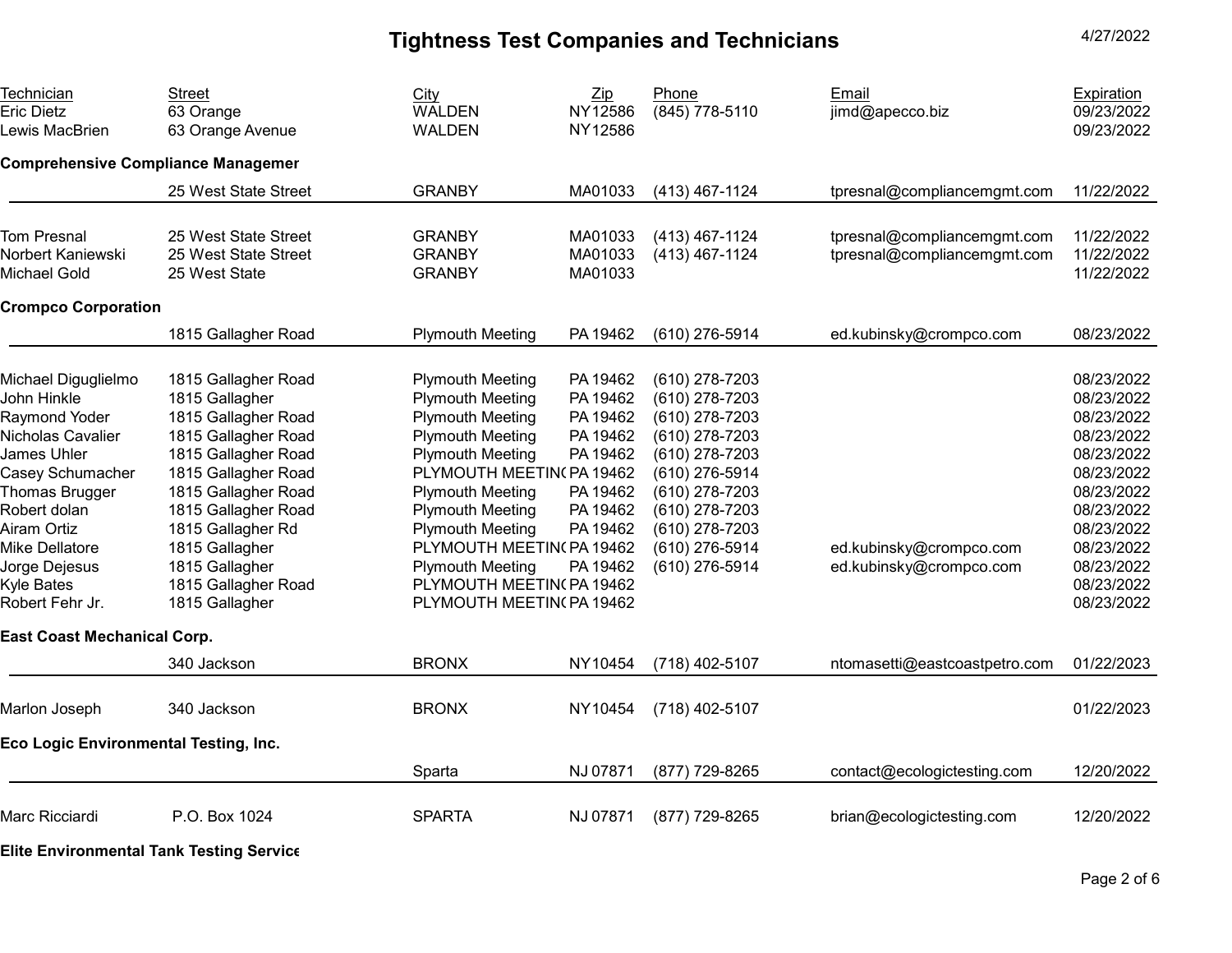Technician Street City Zip Phone Email Expiration 14 Morrissey Drive Putnam Valley NY10579 (845) 528-0370 [eliteenviro1@optonline.net](mailto:eliteenviro1@optonline.net) 02/15/2023 Raymond Hilyer 14 Morrissey Drive PUTNAM VALLEY NY10579 (845) 528-0370 [eliteenviro1@optonline.net](mailto:eliteenviro1@optonline.net) 02/15/2023 **Empire Environmental Services**  12 Bay 49th Street BROOKLYN NY11214 (718) 714-6898 [info@empireenvironmental.com](mailto:info@empireenvironmental.com) 09/02/2022 Rickie Rouff 12 Bay 49th Brooklyn NY11214 (718) 714-6898 09/02/2022 Michael Giustiniani 12 Bay 49th Brooklyn NY11214 (718) 714-6898 09/02/2022 **G C Environmental**  22 Oak Street BAY SHORE NY11706 (631) 206-3700 [dbrown@gcenvironmental.com](mailto:dbrown@gcenvironmental.com) 06/07/2022 Thomas Becker 22 Oak BAY SHORE NY11706 06/07/2022 Greg Collins 22 Oak Street BAY SHORE NY11706 (631) 206-3700 [gc@gcenvironmental.com](mailto:gc@gcenvironmental.com) 06/07/2022 **Island Pump & Tank Corp.**  40 Doyle East Northport NY11731 (631) 462-2226 [cheryln@islandpumpandtank.com](mailto:cheryln@islandpumpandtank.com) 02/01/2023 Troy Corbin 40 Doyle East Northport NY11772 02/01/2023 Kermit Dawson 40 Doyle East Northport NY11772 [cheryln@islandpumpandtank.com](mailto:cheryln@islandpumpandtank.com) 02/01/2023 Brian Sjostrom 40 Doyle East Northport NY11772 02/01/2023 **Luzon Environmental Services**  WOODRIDGE NY12789 (845) 434-7805 [bgulick@luzonenv.com](mailto:bgulick@luzonenv.com) 11/14/2022 Jermaine Aguilar WOODRIDGE NY12789 (845) 434-7805 [bgulick@Luzonenv.com](mailto:bgulick@Luzonenv.com) 11/14/2022 **Mass Tank Inspection Services**  29 Abbey MIDDLEBORO MA02346 [Jason@masstank.com](mailto:Jason@masstank.com) 03/08/2023 Devin Lima 29 Abbey Lane MIDDLEBORO MA02346 Jason@masstanh.com 03/08/2023 **Millennium Tank Maintenance inc.** Middle Village, Queen: NY 11379 (718) 685-2545 millenniumtankmaintenance@gma 02/04/2023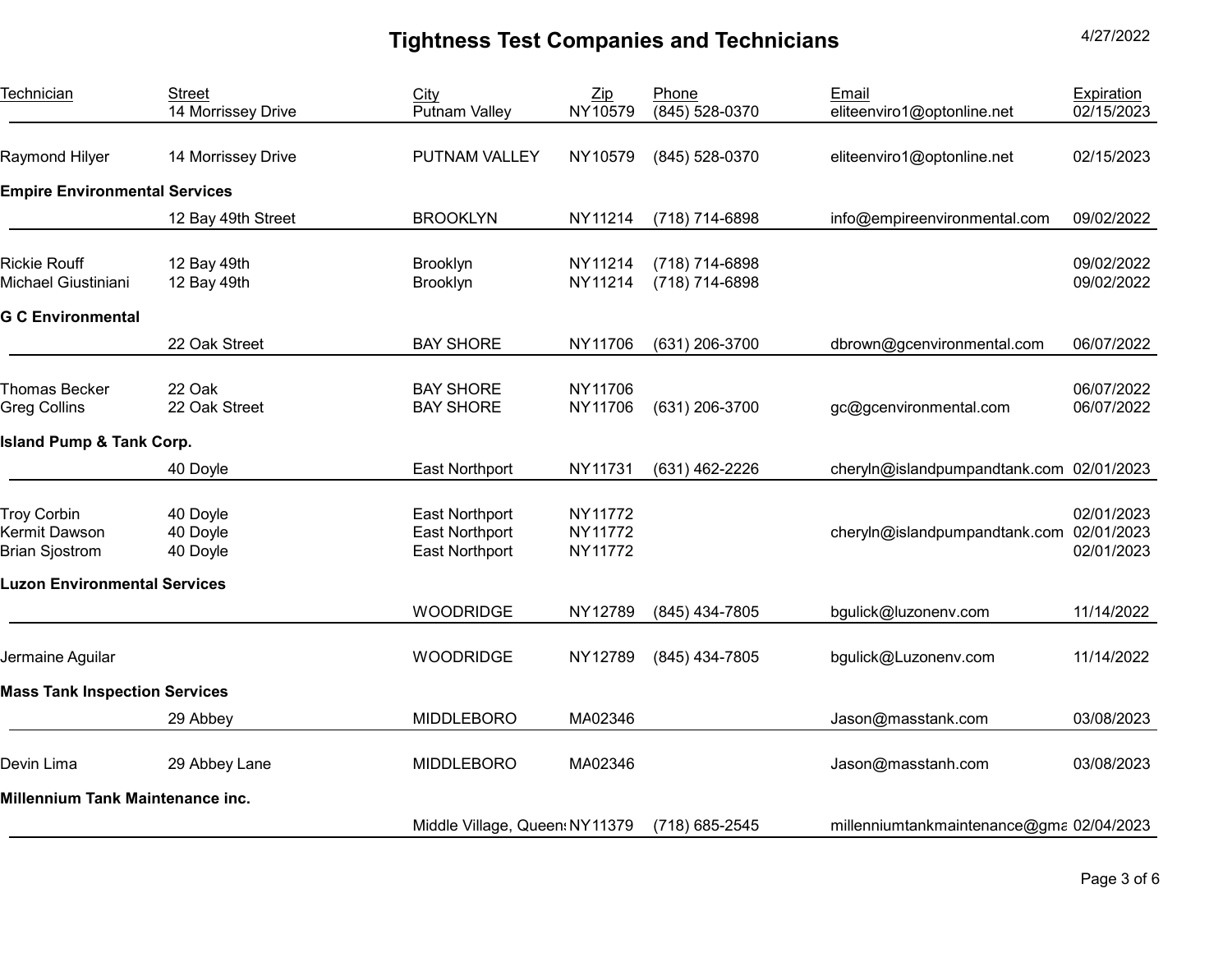**Technician** Israel Beckles Nigel Alleyne Daniel Hernandez Street 6931 Metropolitan Ave. 6931 Metropolitan Ave 6931 Metropolitan City Zip Middle Village, Queen: NY11379 Middle Village NY11379 FLUSHING NY11379 Phone (718) 685-2545 (718) 685-2445 Email Expiration 02/04/2023 02/04/2023 02/04/2023 **New York City Tank Testing Inc.**  1624 Webster Avenue Bronx NY10457 (718) 731-7011 Bernie@nyctanktestinginc.com 07/27/2022 Abraham Wachsler 1624 Webster Avenue Bronx NY10457 (718) 731-7011 [Bernie@nyctanktestinginc.com](mailto:Bernie@nyctanktestinginc.com) 07/27/2022 Bernard Bauer 1624 Webster Bronx NY10457 (718) 731-7011 [Bernie@nyctanktestinginc.com](mailto:Bernie@nyctanktestinginc.com) 07/27/2022 **Northeast Tank Services Inc**  Milford CT06460 (203) 878-8378 [mdfjdouce3@aol.com](mailto:mdfjdouce3@aol.com) 06/05/2022 Michael Doucette PO Box 3437 MILFORD CT06460 (203) 314-7499 [mdfjdouce3@aol.com](mailto:mdfjdouce3@aol.com) 06/05/2022 **Petroleum Compliance Management**  40 Halgren Crescent HAVERSTRAW NY10927 (845) 642-4862 [lisadpmc@gmail.com](mailto:lisadpmc@gmail.com) 09/14/2022 Ken Gelok 40 Halgren Cres Haverstraw NY10927 (845) 642-4862 [kgelokpcm@gmail.com](mailto:kgelokpcm@gmail.com) 09/14/2022 Fadi Qumbargi 40 Halgren cres HAVERSTRAW NY10927 (845) 331-2555 [lisadpcm@gmail.com](mailto:lisadpcm@gmail.com) 09/14/2022 **Pro Test Environmental** 410 Lexington Avenue West Babylon NY11704 (631) 321-4670 [protest410@hotmail.com](mailto:protest410@hotmail.com) 08/15/2022 Alberto Lopez 410 Lexington Avenue West Babylon NY11704 (631) 321-4670 [protest410@hotmail.com](mailto:protest410@hotmail.com) 08/15/2022 **Riteway Industries Corp**  266 Bangor LINDENHURST NY11757 (718) 855-7272 [eagostini@uecny.com](mailto:eagostini@uecny.com) 11/12/2022 Thomas De Crescenzo 266 Bangor ST LINDENHURST NY11757 (718) 855-7272 [Ritewaytankmaintenance@gmail.c](mailto:Ritewaytankmaintenance@gmail.c11/12/2022) 11/12/2022 om Frankie Williams 266 Bangor St LINDENHURST NY11757 11/12/2022 Paul Collins 266 Bangor St LINDENHURST NY11757 (718) 855-7272 11/12/2022 **Scan Pro Services** 50 Fields Lane BREWSTER NY10509 (914) 485-7766 [info@scanproservices.com](mailto:info@scanproservices.com) 12/21/2022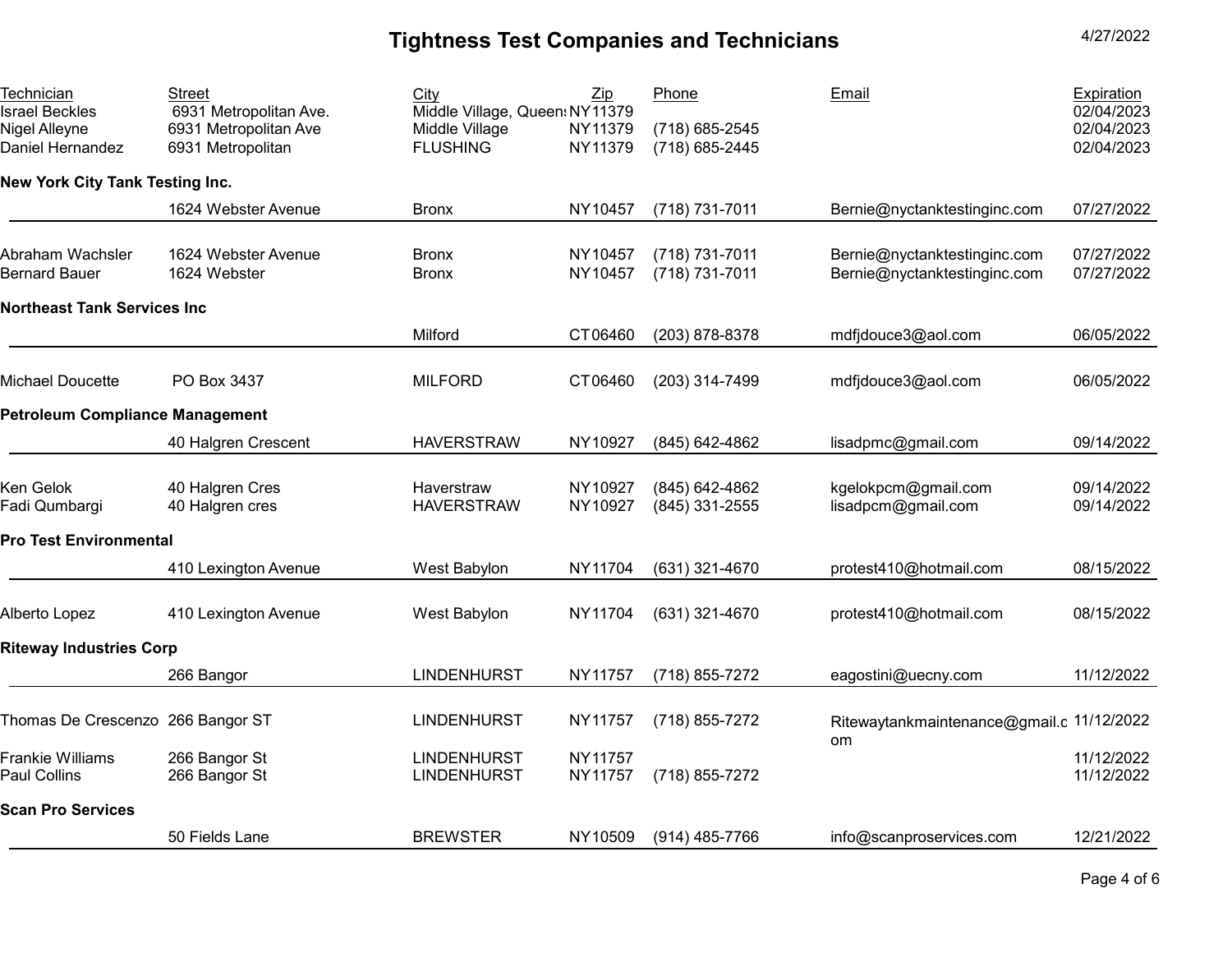| Technician<br>Gregory DiNapoli<br>Steve DiNapoli<br>Mark DiBartolo<br>Joseph Scapoli                   | Street<br>50 Fields Lane<br>50 Fields Lane<br>50 Fields Lane<br>50 Fields Lane                                                                                                                                          | City<br><b>BREWSTER</b><br><b>BREWSTER</b><br><b>BREWSTER</b><br><b>BREWSTER</b> | $\mathsf{Zip}$<br>NY10509<br>NY10509<br>NY10509<br>NY10509          | Phone                                                                                                    | Email                       | <b>Expiration</b><br>12/21/2022<br>12/21/2022<br>12/21/2022<br>12/21/2022        |
|--------------------------------------------------------------------------------------------------------|-------------------------------------------------------------------------------------------------------------------------------------------------------------------------------------------------------------------------|----------------------------------------------------------------------------------|---------------------------------------------------------------------|----------------------------------------------------------------------------------------------------------|-----------------------------|----------------------------------------------------------------------------------|
| <b>SKM Petroleum Testing</b>                                                                           |                                                                                                                                                                                                                         |                                                                                  |                                                                     |                                                                                                          |                             |                                                                                  |
|                                                                                                        | 43 Sandra Drive                                                                                                                                                                                                         | Totowa                                                                           | NJ 07512                                                            | (973) 800-3728                                                                                           | PETE.SKM@GMAIL.COM          | 02/11/2023                                                                       |
| Peter lanzano                                                                                          | 43 Sandra drive                                                                                                                                                                                                         | Totowa                                                                           | NJ 07512                                                            | (973) 800-3728                                                                                           | pete.skm@gmail.com          | 02/11/2023                                                                       |
| <b>Sound Environmental Services Inc.</b>                                                               |                                                                                                                                                                                                                         |                                                                                  |                                                                     |                                                                                                          |                             |                                                                                  |
|                                                                                                        |                                                                                                                                                                                                                         | Watermill                                                                        | NY11976                                                             | (631) 944-2449                                                                                           | soenvse@hotmail.com         | 02/24/2023                                                                       |
| <b>Alberto Lopez</b>                                                                                   | <b>PO Box 843</b>                                                                                                                                                                                                       | <b>WATER MILL</b>                                                                | NY11976                                                             |                                                                                                          |                             | 02/24/2023                                                                       |
| Tanknology Inc.                                                                                        |                                                                                                                                                                                                                         |                                                                                  |                                                                     |                                                                                                          |                             |                                                                                  |
|                                                                                                        | 520 Fellowship                                                                                                                                                                                                          | <b>MOUNT LAUREL</b>                                                              | NJ 08054                                                            | $(800)$ 666-1215                                                                                         | grossell@tanknology.com     | 12/16/2022                                                                       |
| <b>Jeffery Claeys</b><br>Michael Lewis<br>Peter Woicik<br>Daniel Moseley<br>James Reeves<br>Michael Go | 520 FELLOWSHIP RD Suite A-110 MOUNT LAUREL<br>520 FELLOWSHIP RD Suite A-110 MOUNT LAUREL<br>520 Fellowship<br>520 FELLOWSHIP RD Suite A-110 MOUNT LAUREL<br>520 FELLOWSHIP RD Suite A-110 MOUNT LAUREL<br>28 West state | <b>MOUNT LAUREL</b><br><b>GRANBY</b>                                             | NJ 08054<br>NJ 08054<br>NJ 08054<br>NJ 08054<br>NJ 08054<br>MA01033 | (800) 666-1215<br>(800) 666-1215<br>(800) 666-1215<br>(800) 666-1215<br>(800) 666-1215<br>(413) 467-1124 |                             | 12/16/2022<br>12/16/2022<br>12/16/2022<br>12/16/2022<br>12/16/2022<br>11/22/2022 |
| The Franklin Company Contractors                                                                       |                                                                                                                                                                                                                         |                                                                                  |                                                                     |                                                                                                          |                             |                                                                                  |
|                                                                                                        | 22 - 44 119th                                                                                                                                                                                                           | <b>FLUSHING</b>                                                                  | NY11356                                                             |                                                                                                          | Wrklein@franklincompany.com | 02/17/2023                                                                       |
| William G. Klein                                                                                       | 22-44 119th                                                                                                                                                                                                             | <b>FLUSHING</b>                                                                  | NY11356                                                             | (718) 762-5200                                                                                           | WgKlein@franklincompany.com | 02/17/2023                                                                       |
| <b>Total Compliance Testing</b>                                                                        |                                                                                                                                                                                                                         |                                                                                  |                                                                     |                                                                                                          |                             |                                                                                  |
|                                                                                                        | 303 Nichols                                                                                                                                                                                                             | <b>CARMEL</b>                                                                    | NY10512                                                             | (845) 661-2184                                                                                           | Totalcompliance@yahoo.com   | 07/09/2022                                                                       |
| Steven Spadaro                                                                                         | 303 Nichols                                                                                                                                                                                                             | <b>CARMEL</b>                                                                    | NY10512                                                             | (845) 661-2184                                                                                           | totalcompliance@yahoo.com   | 07/09/2022                                                                       |
| <b>U.S. Tank Tech</b>                                                                                  |                                                                                                                                                                                                                         |                                                                                  |                                                                     |                                                                                                          |                             |                                                                                  |
|                                                                                                        |                                                                                                                                                                                                                         | <b>POUGHQUAG</b>                                                                 | NY12570                                                             | (845) 855-3970                                                                                           | ustanktech@gmail.com        | 10/17/2022<br>$D - I - I - I$                                                    |

Page 5 of 6